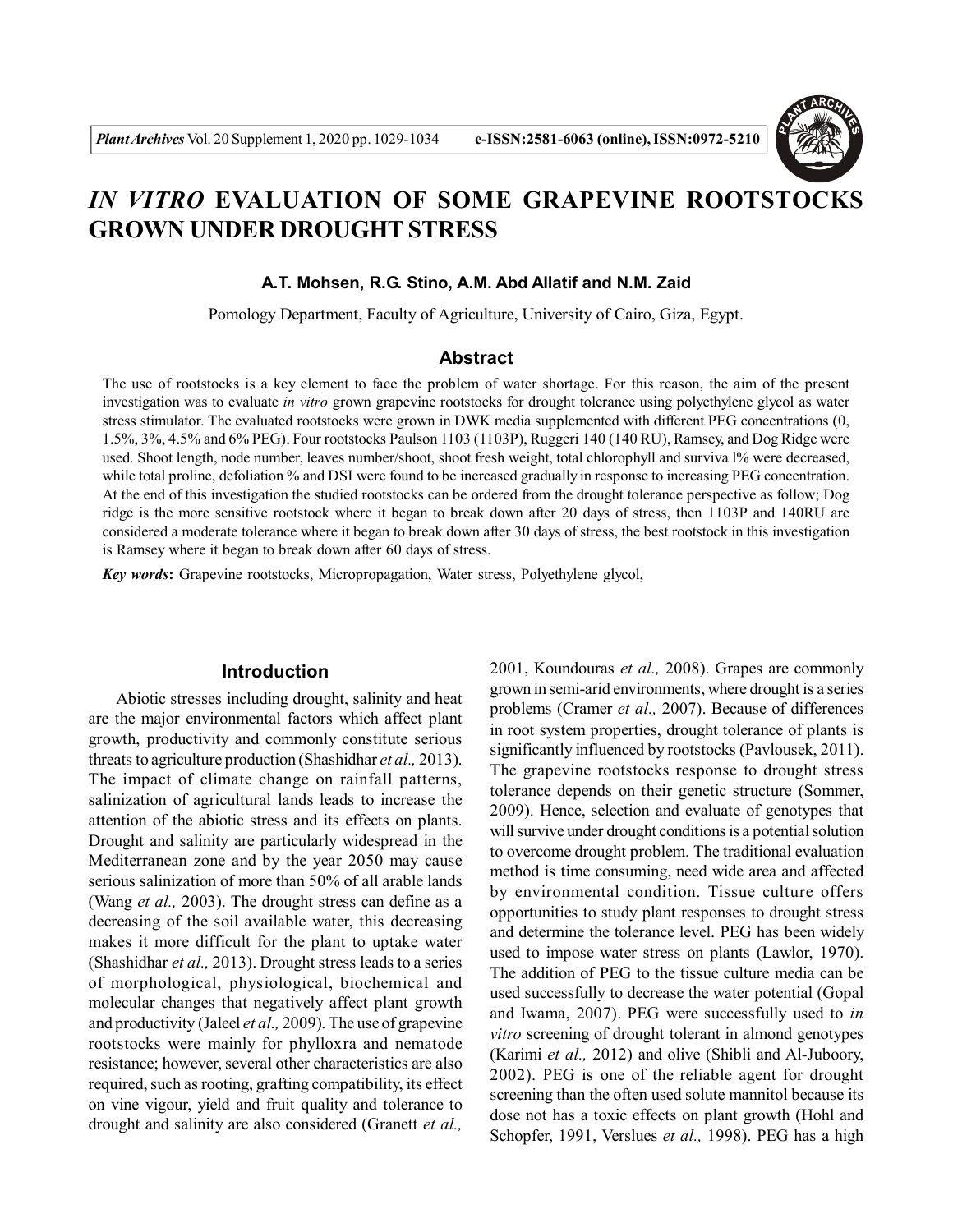molecular weight and does not enter the apoplast, therefore, PEG simulate the soil drying in a similar way compared to other stress agent (Nepomuceno *et al.,* 1998). In the light of above discussion, the present study was designed to investigate the relative drought tolerance of some grape rootstocks under *in vitro* condition using PEG reagent.

# **Material and Methods**

Plant materials and growth conditions: This study was conducted in Tissue Culture Laboratory, Pomology department, Faculty of Agriculture, Cairo University, Giza, Egypt, during 2018-2019. Four grapevine rootstocks Paulson 1103 (1103P, *Vitisberlandieri X V. rupestris*) Ruggeri 140 (140 RU, *Vitisberlandieri X V. rupestris*), Ramsey (63Salt Creek, *Vitischampinii*) and Dog Ridge (*Vitischampinii*) were used. The newly sprouted, vegetative shoots of the rootstocks were collected, stripped of leaves, washed with tap water and divided into single node cutting. Node cuttings were then surface sterilized for 10 min in sodium hypochlorite (1% v/v), followed by mercuric chloride  $(0.1\%$  w/v) for 8 min and finally rinsed three times with sterile distilled water. The single-node cuttings were cultured on solid DKW (Driver and Kuniyuki, 1984) supplemented with  $0.7 \text{ mg } l^{-1}$ 6-benzyladenine, 30 g  $l<sup>-1</sup>$  sucrose and 6.5 g  $l<sup>-1</sup>$  agar. Media pH was adjusted to 5.7-5.8 before agar adding. The media was disturbed on glass jars (40ml per jar) and media were autoclaved at 121°C for 15 min. All of the cultures were incubated at  $25 \pm 1$ °C under a 16 h photoperiod, with light supplied by white fluorescent tubes  $(40-60 \mu m)$  $m<sup>-2</sup>$  s<sup>-1</sup>). After three weeks, the sprouted buds were segmented to single node and subculture on fresh media of the same composition for another three weeks to obtain homogeneous shoots with appropriate length and leaves number.

Polyethylene glycol treatment: Homogeneous shoots obtained from the 2nd subculture, were transferred to fresh DKW basal medium supplemented with  $0.7$  mg  $1<sup>-1</sup>$ 6-benzyladenine, 30 g  $l<sup>-1</sup>$  sucrose, 6.5 g  $l<sup>-1</sup>$  agar and different PEG levels (0, 1.5, 3, 4.5 and 6 % PEG 6000). At the end of the stress exposed period the shoots were removed from the culture media and gently washed with tap water and the following measurements were recorded; survival percentage, defoliation percentage drought severity index**:** visible symptoms of drought injury in shoots were observed and the severity index was calculated according to the following formula (Booth, 1970),

$$
DSI = \frac{(A \times 0) + (B \times 1) + (C \times 2) + (D \times 3) + (E \times 4)}{M}
$$

where A is the number of healthy shoots, B is the number of shoots with chlorosis leaves, C is the number of shoots with necrosis leaves, D is the number of wilting shoots, E is the number of dead shoots and M is the total number of shoots (Cirulli *et al.,* 2008).

Growth analysis: Shoot length, node number, green leaves number per shoot and shoot fresh weight were measured at the end of stress period for each rootstock in different PEG concentrations.

Chemical analysis: Total chlorophyll was analysed following Lichtenthaler and Wellburn (1983) method using 0.25 g fresh leaves sample immersed in 20 mL of 80% acetone. Free proline was determined in 0.5 g of fresh leaves sample using the ninhydrin method (Bates, 1973). Proline concentration was expressed as  $\mu$ mole proline/g FW.

Statistical analysis: Data were subjected to analysis of variance (ANOVA) using the SAS software (version 9.0, SAS Institute, Cary, NC). The mean and standard error (SE) were calculated from three replicates per treatment. Mean values per rootstocks were calculated and the corresponding SE was calculated. The significance of the differences among control and drought stress treatments for each rootstock was evaluated with Duncan range test (Duncan, 1955). One way ANOVA was performed using the rootstock means of both control and drought stress conditions in order to detect the effect of drought stress level within the rootstock, as well as between the rootstocks.

## **Results and Discussion**

The end of the stress period was determined according to the drought severity index and survival % (Table 1). Ramsey, 1103P, 140RU and Dog Ridge were harvested after 60, 30, 30 and 20 days of water stress, respectively (Fig. 1).

The harvest of the shoots was done when the DSI reached or exceeded 4. For 140RU, the harvest was a little bit late because the survival % was still high compared to 1103P. A noticeable decrease in survival % and increasing of defoliation % and DSI was shown in water stressed-plants for all rootstocks. The response was gradually in response to water stress which has been stimulated by increasing PEG %. The highest defoliation % values were seen on 6% PEG level to be 57.48, 39.17, 37.10 and 33.41% for Dog ridge, 1103P, Ramsey and 140RU respectively. Concerning Survival %, the lowest values were recorded in 6% PEG treatment values to be 61.21, 62.5, 75 and 83.27% for 1103P, 140RU, Dog ridge and Ramsey respectively. Regarding DSI, the highest values were noted in 6% PEG treatment values to be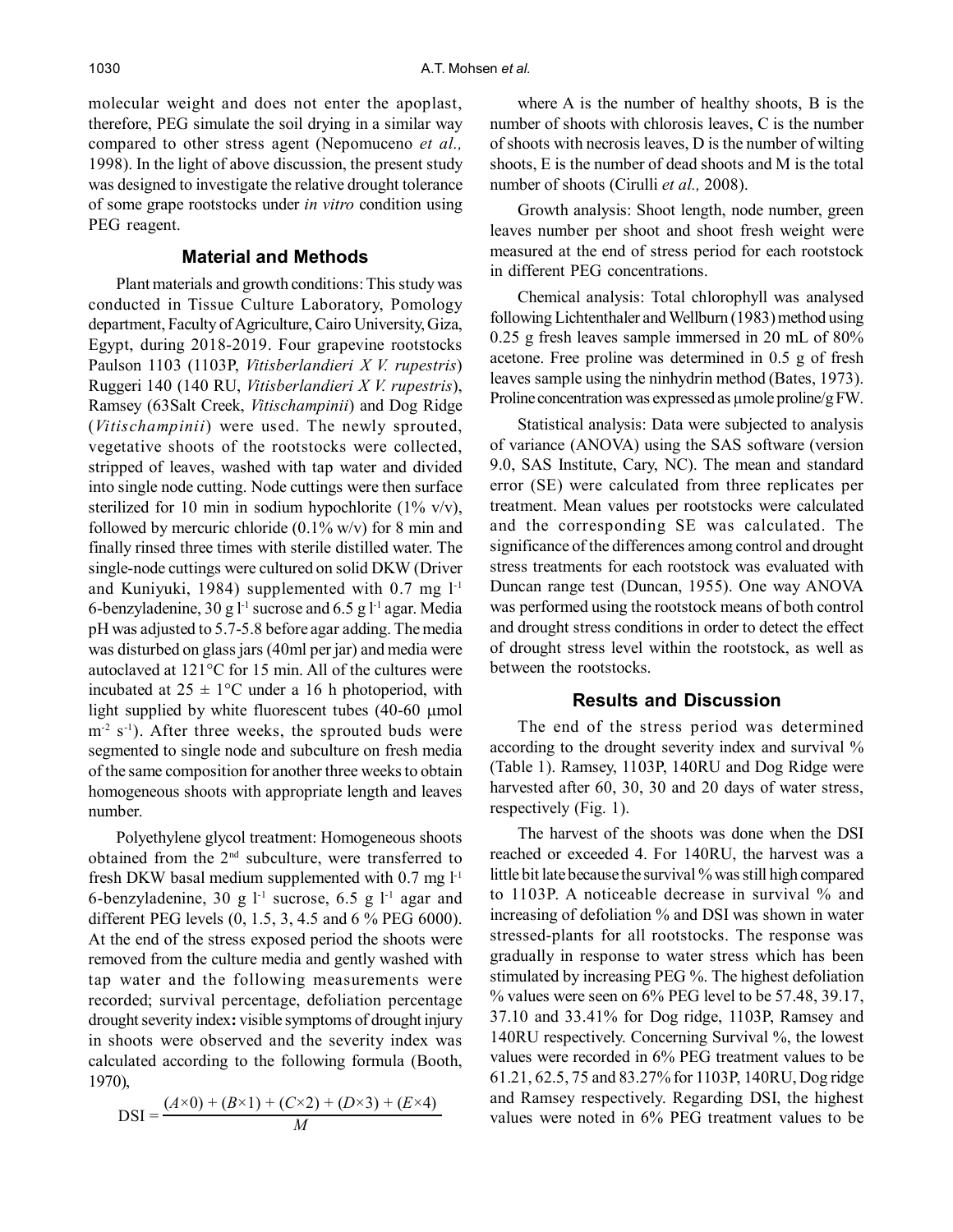| <b>Rootstock</b> | <b>PEG</b>        | <b>Severity index</b> | Survival %          | Defoliation%        |
|------------------|-------------------|-----------------------|---------------------|---------------------|
|                  |                   |                       |                     |                     |
| Ramsey           | Control           | $0.00 \pm 0.00 e$     | $100 \pm 0.00 a$    | $0.00 \pm 0.00$ c   |
|                  | 1.5%              | $1.92 \pm 0.19$ d     | $100 \pm 0.00 a$    | $16.20 \pm 1.09$ b  |
|                  | $3\%$             | $2.58 \pm 0.52$ c     | $100 \pm 0.00 a$    | $32.01 \pm 1.56$ a  |
|                  | 4.5%              | $3.17 \pm 0.19$ b     | $100 \pm 0.00 a$    | $34.50 \pm 1.23$ a  |
|                  | 6%                | $4.00 \pm 0.21$ a     | $83.27 + 4.39$ b    | $37.10 \pm 2.37$ a  |
| Mean             | 2.34 <sub>b</sub> |                       | 96.654 a            | 23.962 b            |
| Dog Ridge        | Control           | $0.00 \pm 0.00 d$     | $100 \pm 0.00 a$    | $0.00 \pm 0.00 e$   |
|                  | 1.5%              | $0.28 \pm 0.19$ d     | $100 \pm 0.00 a$    | $19.89 \pm 1.55$ d  |
|                  | 3%                | $1.46 \pm 0.50$ c     | $100 \pm 0.00 a$    | $26.61 \pm 0.24$ c  |
|                  | 4.5%              | $2.57 \pm 0.60$ b     | $93.3 \pm 10.64 b$  | $32.82 \pm 2.26$ b  |
|                  | 6%                | $4.05 \pm 0.14$ a     | $75 \pm 0.00$ c     | $57.48 \pm 3.66$ a  |
| Mean             |                   | 1.67c                 | 93.67b              | 27.361 a            |
| 1103P            | Control           | $0.00 \pm 0.00$ c     | $100 \pm 0.00 a$    | $0.00 \pm 0.00 d$   |
|                  | 1.5%              | $2.82 \pm 0.24$ b     | $90.3 \pm 0.525 b$  | $3.20 \pm 0.045$ c  |
|                  | 3%                | $3.41 \pm 0.17$ b     | $83.08 \pm 2.67$ c  | $14.25 \pm 3.62$ b  |
|                  | 4.5%              | $4.44 \pm 0.32$ a     | $68.79 \pm 4.66$ d  | $18.27 \pm 1.04$ b  |
|                  | 6%                | $4.70 \pm 0.61$ a     | $61.21 \pm 2.102$ e | $39.17 \pm 3.004$ a |
| Mean             |                   | 3.07a                 | 80.677 d            | 14.978 c            |
| 140RU            | Control           | $0.00 \pm 0.00 e$     | $100 \pm 0.00 a$    | $0.00 \pm 0.00 d$   |
|                  | 1.5%              | $2.42 \pm 0.07$ d     | $100 \pm 0.00 a$    | $4.77 \pm 0.914$ c  |
|                  | 3%                | $3.34 \pm 0.36$ c     | $87.50 \pm 0.00$ b  | $5.00 \pm 0.00$ c   |
|                  | 4.5%              | $4.04 \pm 0.26$ b     | $75 \pm 0.00$ c     | $10.30 \pm 2.35 b$  |
|                  | 6%                | $5.71 \pm 0.59$ a     | $62.5 \pm 0.00$ d   | $33.41 \pm 5.32$ a  |
| Mean             |                   | 3.10a                 | 85 c                | 10.697 d            |

Table 1: The effect of the rootstock and PEG on survival % and drought symptoms.

Values followed by different letters within the root stock are significantly different  $(P < 0.05)$ . Mean values of different rootstocks followed by bold different letters are significantly different ( $P < 0$  05)

5.71, 4.70, 4.05 and 4% for 140RU, 1103P, Dog ridge and Ramsey respectively. The obtained results showed that osmotic stress affected the whole plant growth, which may be due to the reduction of cell division and expansion under water deficit (Taiz and Zeiger, 2002). Moreover, drought disrupts plant physiological parameters and changes leaf water status (Boyer, 1982, Chartzoulakis *et*



**Fig. 1:** Rootstocks growth and drought symptoms with different PEG % treatment.

Control, 1.5%, 3%, 4.5% and 6% respectively from right to left. (a) Ramsey after 60days of drought stress (b) Dog Ridge after 20days of drought stress (c) 1103P after 30days of drought stress (d) 140RU after 30days of drought stress.

*al.,* 1999).

The growth of shoots as well as the number of node per shoot, the number of green leaves per shoot and shoot fresh weight from water stressed plants was significantly reduced in PEG treatments comparing to control (Table 2). This reduction was gradually in response to severity of water stress. According to the results Dog Ridge rootstock was highly sensitive for drought stress. In contrast, Ramsey rootstock recorded higher values in all parameters except the shoot length, it is probably due to the growth pattern of Ramsey which tends to branch. 1103P and 140RU seems to be very nearly from drought stress tolerance perspective, but 1103P was superior to 140RU on the number of green leaves per shoot, shoot fresh weight parameters. Reduction of growth parameters for grapevine exposed to drought stress has also been reported earlier (Bertamini *et al.,* 2006, Cramer *et al.,* 2007, Lebon *et al.,* 2006, Palliotti *et al.,* 2008, Pavlousek, 2011, Pellegrino *et al.,* 2005, Wani *et al.,* 2013). The length of plant shoots represents a sensitive indicator of water regime in grapevine plants (Lebon *et al.,* 2006, Pellegrino *et al.,* 2005). In

addition, the reduction in leaf and shoot growth is one of grapevine water deficit signs (Stevens *et al.,* 1995).

Under drought stress condition, water deficiency can inhibit the cell elongation by interruption of water flow from the xylem to the surrounding elongating cells (Nonami, 1998). Also, the water stress reduced mitosis, cell elongation and expansion and cause growth reduction

> (Hussain *et al.,* 2008). Drought-induced reduction in the number of leaves per plant and cause a reduction in photosynthesis (Hussain *et al.,* 2008). Therefore the fresh and dry biomass production for the waterstressed plants is reduced (Zhao *et al.,* 2006).

> The marked reduction of total chlorophyll in water-stressed plants was shown in (Fig. 2). The reduction was gradually in response to increasing drought stress. The lowest total chlorophyll value was in dog Ridge rootstock  $(0.027\mu g.g^{-1})$ , followed by Ramsey  $(0.036\mu g$ .g-1) and the highest values were in 1103P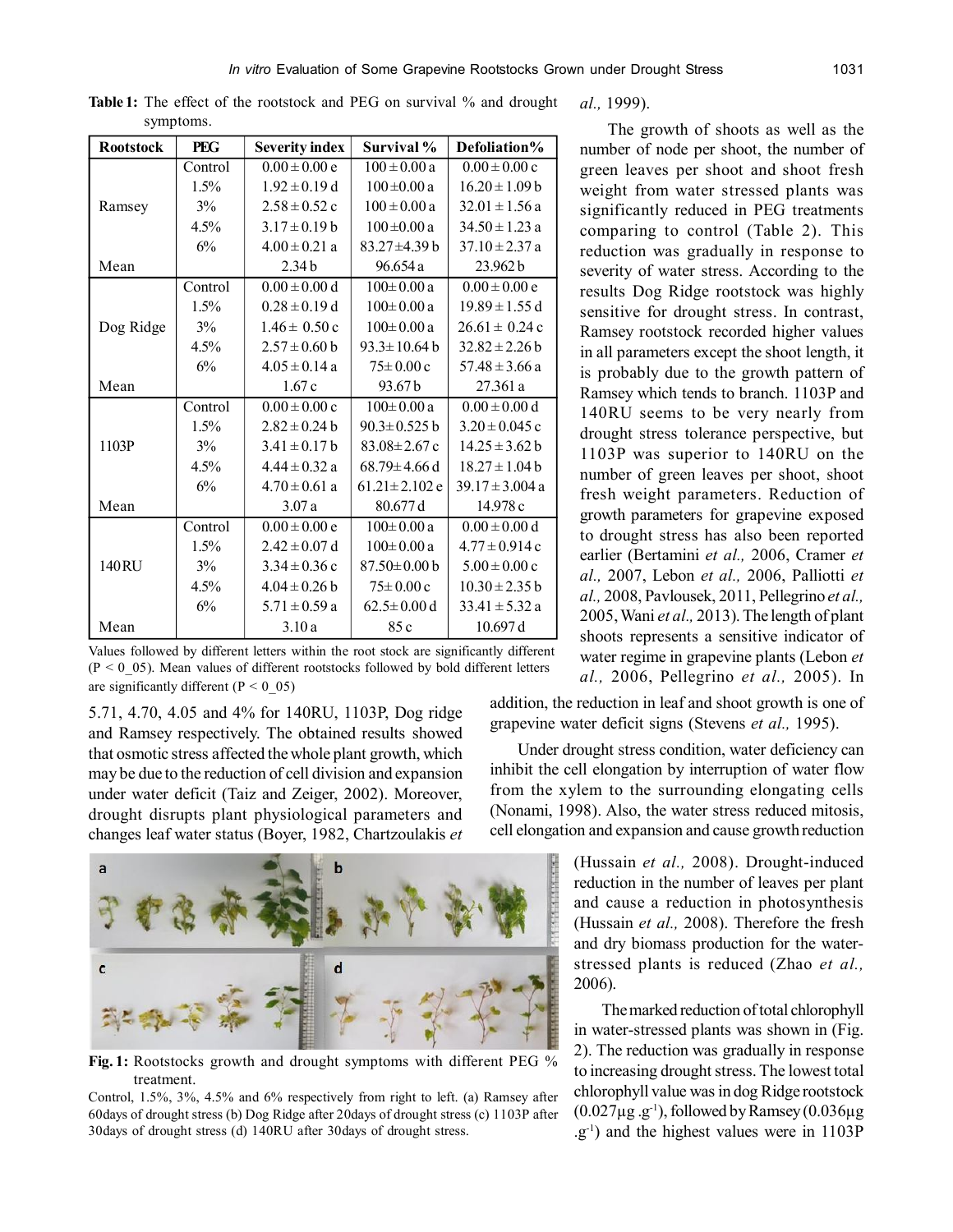#### 1032 A.T. Mohsen *et al.*

| <b>Rootstock</b> | <b>PEG</b> | <b>Plant length</b> | Node no.            | Green leaf no.      | <b>Shoot FW</b>    |
|------------------|------------|---------------------|---------------------|---------------------|--------------------|
|                  | Control    | $6.17 \pm 0.38$ a   | $17.33 \pm 3.33$ a  | $22.42 \pm 2.63$ a  | $1.10 \pm 0.10$ a  |
|                  | $1.5\%$    | $3.70 \pm 0.42 b$   | $14.58 \pm 1.88$ a  | $14.92 \pm 2.38$ b  | $0.81 \pm 0.05$ b  |
| Ramsey           | 3%         | $3.53 \pm 0.22$ bc  | $14.83 \pm 2.89$ a  | $11.42 \pm 2.38$ bc | $0.78 \pm 0.02 b$  |
|                  | $4.5\%$    | $2.92 \pm 0.14$ cd  | $12.25 \pm 2.00$ ab | $9.42 \pm 0.80$ c   | $0.41 \pm 0.06$ c  |
|                  | 6%         | $2.53 \pm 0.56$ d   | $9.17 \pm 2.13 b$   | $7.25 \pm 1.80$ c   | $0.29 \pm 0.07$ c  |
| Mean             |            | 3.77 <sub>b</sub>   | 13.63a              | 13.08a              | 0.68a              |
|                  | Control    | $4.47 \pm 0.44$ a   | $9.67 \pm 0.38$ a   | $12.67 \pm 2.13$ a  | $0.24 \pm 0.03$ a  |
|                  | 1.5%       | $3.63 \pm 0.26 b$   | $6.83 \pm 0.52$ b   | $7.67 \pm 0.58$ b   | $0.16 \pm 0.02$ b  |
| Dog Ridge        | 3%         | $3.16 \pm 0.04$ bc  | $6.58 \pm 0.88$ bc  | $6.42 \pm 0.38$ bc  | $0.15 \pm 0.05$ bc |
|                  | 4.5%       | $2.79 \pm 0.01$ cd  | $5.50 \pm 0.66$ cd  | $5.75 \pm 1.39$ bc  | $0.12 \pm 0.02$ bc |
|                  | 6%         | $2.55 \pm 0.18$ d   | $5.25 \pm 1.00$ d   | $3.67 \pm 1.23$ c   | $0.10 \pm 0.02$ c  |
| Mean             | 3.32c      | 6.77 <sub>b</sub>   | 7.23d               | 0.15d               |                    |
| 1103P            | Control    | $8.79 \pm 0.40$ a   | $10.25 \pm 0.50$ a  | $15.75 \pm 1.39$ a  | $0.34 \pm 0.00 a$  |
|                  | $1.5\%$    | $6.29 \pm 0.75$ b   | $7.50 \pm 0.66$ b   | $15.00 \pm 0.25$ a  | $0.33 \pm 0.00 a$  |
|                  | 3%         | $5.17 \pm 0.31$ c   | $7.67 \pm 0.76$ b   | $10.17 \pm 1.42 b$  | $0.27 \pm 0.02 b$  |
|                  | 4.5%       | $4.25 \pm 0.50$ cd  | $6.00 \pm 0.00$ c   | $7.75 \pm 1.75$ bc  | $0.20 \pm 0.03$ c  |
|                  | 6%         | $3.84 \pm 0.40$ d   | $5.42 \pm 0.38$ c   | $5.67 \pm 1.13$ c   | $0.14 \pm 0.04$ d  |
| Mean             | 5.67a      | 7.37 <sub>b</sub>   | 10.87 <sub>b</sub>  | 0.26 <sub>b</sub>   |                    |
| 140 RU           | Control    | $7.67 \pm 0.36$ a   | $9.75 \pm 3.90$ a   | $14.00 \pm 1.75$ a  | $0.30 \pm 0.06$ a  |
|                  | $1.5\%$    | $6.46 \pm 0.29 b$   | $6.42 \pm 0.38$ ab  | $12.00 \pm 0.75 b$  | $0.23 \pm 0.01$ b  |
|                  | 3%         | $5.88 \pm 0.82$ b   | $5.92 \pm 0.72 b$   | $9.75 \pm 0.43$ c   | $0.20 \pm 0.00 b$  |
|                  | 4.5%       | $4.50 \pm 0.33$ c   | $5.00 \pm 0.43$ b   | $6.08 \pm 0.95$ d   | $0.20 \pm 0.01$ b  |
|                  | 6%         | $4.75 \pm 0.10$ c   | $5.67 \pm 1.01$ b   | $4.17 \pm 0.14$ e   | $0.13 \pm 0.02$ c  |
| Mean             |            | 5.85 a              | 6.55 b              | 9.20c               | 0.21c              |

**Table 2:** The effect of the rootstock and PEG % on the growth and plant morphology.

Values followed by different letters within the root stock are significantly different ( $P < 0$ \_05). Mean values of different rootstocks followed by bold different letters are significantly different ( $P < 0$  05).

and 140RU without any significant difference (0.045 and  $0.044\mu$ g .g<sup>-1</sup>, respectively).

Kaiser *et al*., (1981) found that the reduction in chlorophyll content under drought condition is due to damage of chloroplast membranes, excessive swelling, distortion of the lamellae vesiculation and the appearance of lipid droplets. The increasing drought stress also increased the necrosis on the leaf area; therefore changes in chlorophyll content in leaf tissue were occurred (Fig. 1). There are numerous reports of decreased levels of



**Fig. 2:** The effect of the rootstock and PEG% on total chlorophyll

chlorophylls under water stress (Bertamini *et al.,* 2006, Haider *et al.,* 2017, Maroco *et al.,* 2002, Palliotti *et al.,* 2008, Pavlousek, 2011). This reduction may be related to the activity of proteolytic enzymes which causes chlorophyll degradation (Tuna *et al.,* 2008). The evaluation of chlorophyll content is very important; the reduction in chlorophyll content causes a reduction in



**Fig. 3:** The effect of the rootstock and PEG% on proline (µmole /g FW)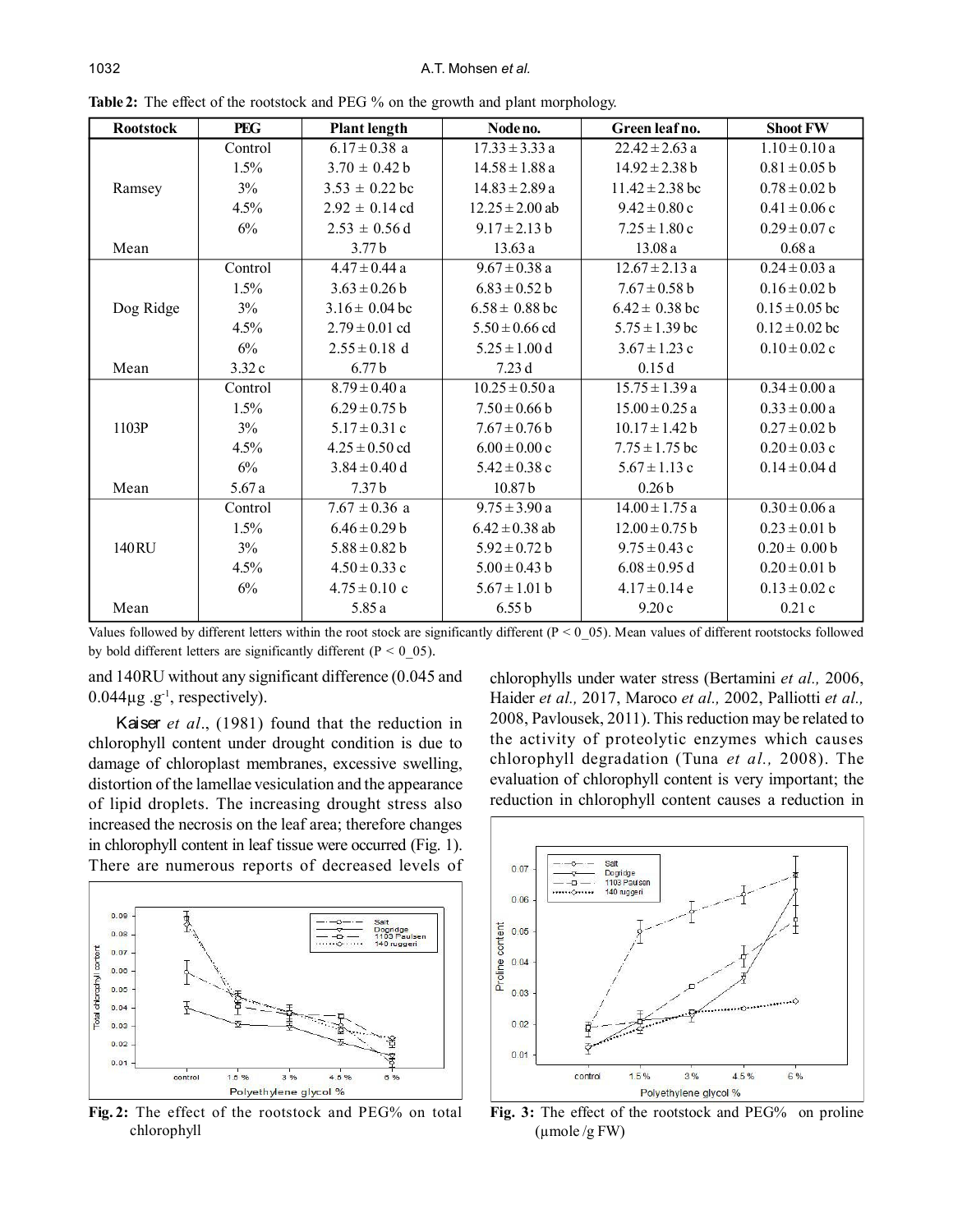photosynthetic levels of the plant. Whereas and Schultz (1995) found that the responses of grapevine photosynthesis to water stress included many physiological processes as parts of stress tolerance strategies that varies within genotypes. Also, Gómez-del-Campo *et al.,* (2002) mentioned that the drought stress caused a reduction in the photosynthetic activity.

Proline content in leaves of all rootstocks was shown to increase gradually in response to increasing PEG % (Fig. 3). Low level of PEG cause slight increase in proline content; however, significant increase in proline content was seen on higher concentration. The increase was the highest in Ramsey rootstock  $(0.05 \mu \text{mole} \cdot \text{g}^{-1})$ , followed by 1103P  $(0.034 \mu \text{mole} \cdot \text{g}^1)$  and Dog Ridge  $(0.03 \mu \text{mole} \cdot \text{g}^1)$  respectively and the lowest was in 140RU (0.02  $\mu$ mole .g<sup>-1</sup>). The use of biochemical markers, such as proline analysis can be used for evaluating crop resistance to osmotic stress. Accumulation of proline in cell exposed to drought stress has also been reported earlier (Bertamini *et al.,* 2006, Cramer *et al.,* 2007, Doupis *et al.,* 2011, Haider *et al.,* 2017). Proline is an important compatible organic solute that accumulate in many drought-stressed plant species including grapevine as a common responses of plant to dehydration (Cramer *et al.,* 2007, Delauney and Verma, 1993) and it is the most abundant free amino acid in grapevine leaves (Kliewer and Nassar, 1966). Proline plays a role in dehydration avoidance by increasing the cellular solute content and thus maintaining higher water content (Yancey *et al.,* 1982). At the same time, proline functions as an osmo-protectant which plays a role in dehydration tolerance by protecting protein and membrane structure, regulating redox status or acting as a scavenger of Reactive oxygen species (ROS) (Hare *et al.,* 1998, Kocsy *et al.,* 2005, Smirnoff and Cumbes, 1989).

## **Conclusion**

The response of grapevine rootstocks to water stress was successfully investigated under *in vitro* conditions using different PEG concentrations. Marked reduction on growth was observed during the stress period. This reduction was appeared in decrease in shoots length, number of green leaves per shoot, shoot fresh weight and chlorophyll content in PEG treatments comparing with the control. Proline content increased in response to increasing the drought stress level. Finally, based on our findings, the drought tolerance of grape rootstocks can be ranked as Ramsey >1103P and 140RU >Doddridge.

# **References**

Bates, L.S., R.P. Waldren and I. Teare (1973). Rapid determination of free proline for water-stress studies. *Plant and soil.*, **39(1):** 205-207.

- Bertamini, M., L. Zulini, K. Muthuchelian and N. Nedunchezhian (2006). Effect of water deficit on photosynthetic and other physiological responses in grapevine (*Vitis vinifera* L. *cv. Riesling*) *plants. Photosynthetica.*, **44(1):** 151-154.
- Booth, J. (1970). Verticillium albo-atrum. Crop loss assessment methods: FAO manual on the evaluation and prevention of losses by pests, diseases and weeds. Common Wealth Agriculture Bureaux., Farnham Royal, UK, 50-51.
- Boyer, J.S. (1982). Plant productivity and environment. *Science.*, **218(4571):** 443-448.
- Chartzoulakis, K., A. Patakas and A. Bosabalidis (1999). Changes in water relations, photosynthesis and leaf anatomy induced by intermittent drought in two olive cultivars. *Environmental and Experimental Botany.*, **42(2):** 113-120.
- Cirulli, M., C. Colella, M. D'Amico, M. Amenduni and G. Bubici (2008). Comparison of screening methods for the evaluation of olive resistance to Verticillium dahliae Kleb. *Journal of Plant Pathology.*, 7-14.
- Cramer, G.R., A. Ergül, J. Grimplet, R.L. Tillett, E.A. Tattersall, M.C. Bohlman and C. Osborne (2007). Water and salinity stress in grapevines: early and late changes in transcript and metabolite profiles. *Functional & Integrative Genomics.,* **7(2):** 111-134.
- Delauney, A.J. and D.P.S. Verma (1993). Proline biosynthesis and osmoregulation in plants. *The Plant Journal.*, **4(2):** 215-223.
- Doupis, G., K. Chartzoulakis, A. Beis and A. Patakas (2011). Allometric and biochemical responses of grapevines subjected to drought and enhanced ultraviolet B radiation. *Australian Journal of Grape and Wine Research.*, **17(1):** 36-42.
- Driver, J.A. and A.H. Kuniyuki (1984). In vitro propagation of Paradox walnut rootstock (*Juglans hindsii X Juglans regia, tissue culture*)*. Hort. Science.,* **19:** 507-509.
- Duncan, D.B. (1955). Multiple range and multiple F tests. *Biometrics*., **11(1):** 1-42.
- Gómez-del-Campo, M., C. Ruiz and J.R. Lissarrague (2002). Effect of water stress on leaf area development, photosynthesis and productivity in Chardonnay and Airén grapevines. *American Journal of Enology and Viticulture.*, **53(2):** 138-143.
- Granett, J., M.A. Walker, L. Kocsis and A.D. Omer (2001). Biology and management of grape phylloxera. *Annual review of entomology.*, **46(1):** 387-412.
- Haider, M.S., C. Zhang, M.M. Kurjogi, T. Pervaiz, T. Zheng, C. Zhang and J. Fang (2017). Insights into grapevine defense response against drought as revealed by biochemical, *physiological and RNA-Seq Analysis. Scientific Reports.*, **7(1):** 13134.
- Hare, P.D., W.A. Cress and J. Van Staden (1998). Dissecting the roles of osmolyte accumulation during stress. *Plant, Cell & Environment.*, **21(6):** 535-553.
- Hohl, M. and P. Schopfer (1991). Water relations of growing maize coleoptiles: comparison between mannitol and polyethylene glycol 6000 as external osmotica for adjusting